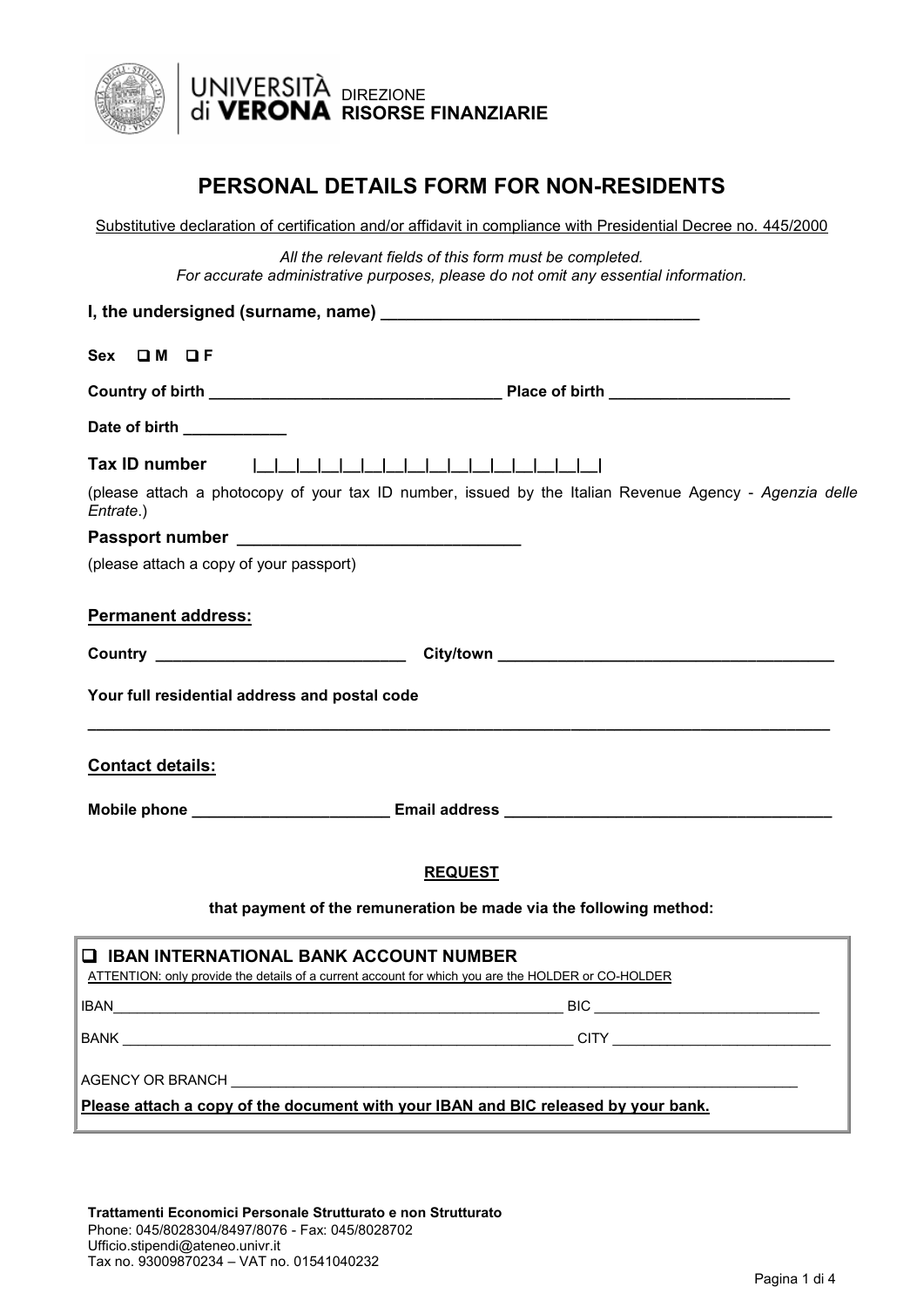

# UNIVERSITÀ <sub>DIREZIONE</sub> **FRONA RISORSE FINANZIARIE**

## **I DECLARE**

Pursuant to Articles 46-47 of Presidential Decree no. 445/2000, and aware of the criminal sanctions concerning false or misleading statements and the creation or use of false documents as referred to in Art. 76 of Presidential Decree 445/00.

**I request / I do NOT request** (cross out the option that does not apply) **the application of an established international bilateral convention for the avoidance of double taxation between Italy and (my country of residence) \_\_\_\_\_\_\_\_\_\_\_\_\_\_\_\_\_\_\_\_\_\_\_ in accordance with the OECD model treaty.** 

## **PLEASE NOTE: The following section must be completed by applicants who wish to request the application of an established bilateral agreement**

I am not resident in Italy, I do not have a stable organisation in Italy and I do not declare my income in Italy.

In accordance with the international bilateral convention for the avoidance of double taxation between Italy and \_\_\_\_\_\_\_\_\_\_\_\_\_\_\_\_\_\_\_ pursuant to Law \_\_\_\_\_\_ Art. \_\_\_\_\_ (transposed by the internal regulations in Official Gazette no. \_\_\_\_\_\_ of \_\_\_\_\_\_) which provides that compensation received will be taxed in the subject's country of residence, these payments will be completely or partially exempt from taxation in Italy.

To be exempt from paying income tax in Italy, please **attach your certificate of residence** for fiscal purposes in the country of \_\_\_\_\_\_\_\_\_\_\_\_\_\_\_\_\_\_\_ and a **statement providing you meet the necessary conditions for the formal agreement, issued or countersigned by the relevant foreign financial authority**, indicating that you are liable to pay these taxes in your country of residence. If this statement is not written in an easily translatable language, it is necessary to attach a complete translation of the statement by the Italian Consulate in your country of residence. Otherwise **fill in FORM D (issued by the Italian Revenue Agency for the avoidance of double taxation) countersigned by the relevant foreign financial authority.**

#### **I ALSO DECLARE**

**I have / I do NOT have** (cross out the option that does not apply **) a compulsory insurance in my country of residence** 

Signature: \_\_\_\_\_\_\_\_\_\_\_\_\_\_\_\_\_\_\_\_\_\_\_\_\_\_\_\_\_\_\_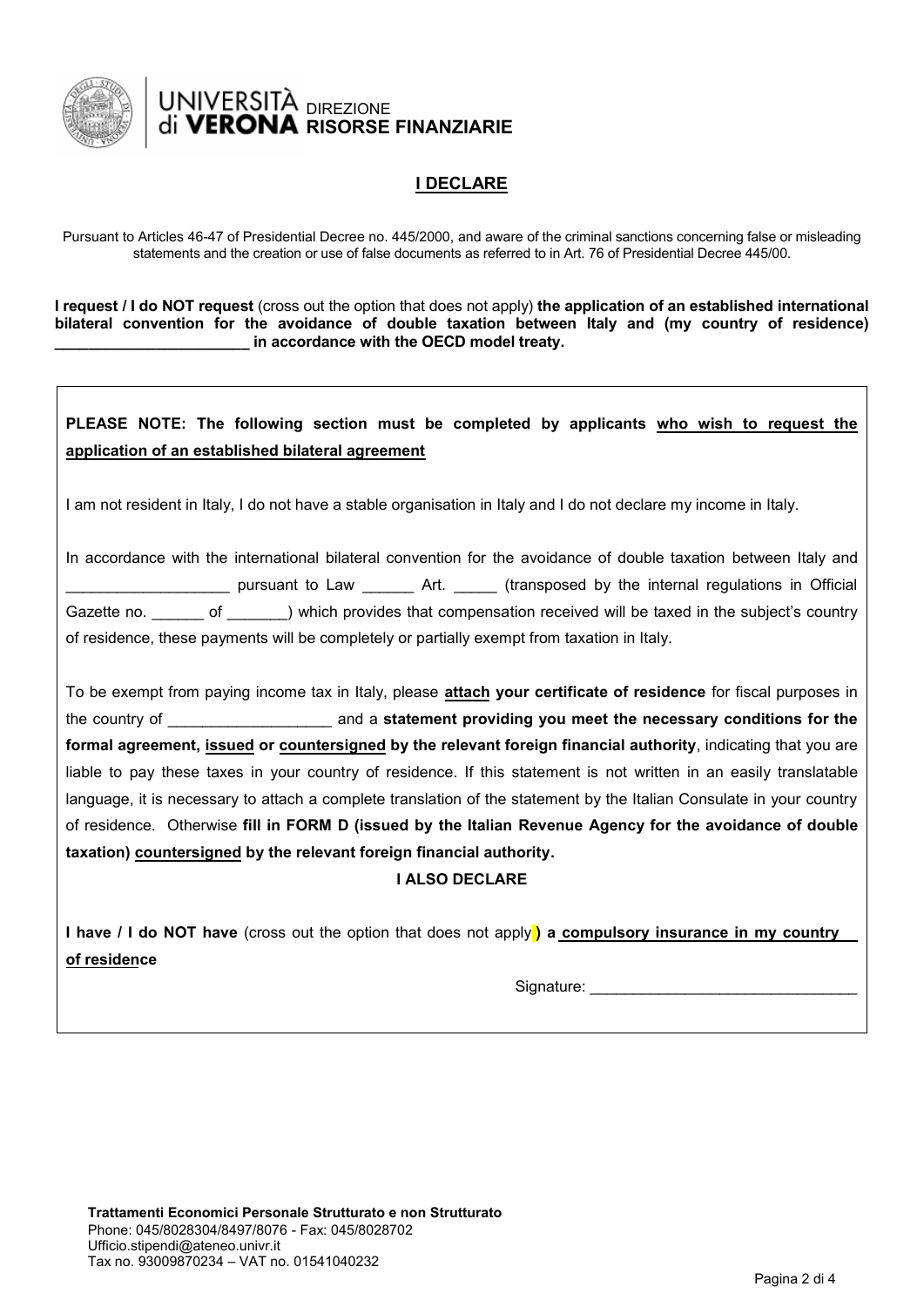



| I HEREBY DECLARE UNDER MY RESPONSIBILITY THAT MY POSITION IS AS FOLLOWS: |  |
|--------------------------------------------------------------------------|--|
|                                                                          |  |

**SELF-EMPLOYED, not regularly involved in professional work** and therefore only occasionally performing work activities as per Art. 67(1)(l) of Presidential Decree 917/86.

Signature:

#### **With regard to social security cover, I ALSO DECLARE**

(Please sign **both letter A and B**. Failure to sign one of the options below will result in not being paid until your social security status has been officialised).

**A) I have registered / will register** (cross out the option that does not apply) for **separate social security management** (**"Gestione separata"**) at the relevant INPS office.

Signature:

**B) I do not have compulsory insurance cover and/or an indirect or survivor's pension** and am therefore subject to pay contributions of **33,72%.** If my position changes, I undertake to inform the university so that my contributions will be paid correctly.

Signature:

**C)** I exceed the annual contribution limit of **€ 105.014,00 with separate social security management ("Gestione separata", Law 335/95)** and therefore request the university administration not to make contribution deductions.

Signature: \_\_\_\_\_\_\_\_\_\_\_\_\_\_\_\_\_\_\_\_\_\_\_\_\_\_\_\_\_\_

## **STATEMENT OF HAVING EXCEEDED OR NOT EXCEEDED THE €5,000.00 ALLOWANCE**

**(Art. 44 of Law 326/2003 – INPS Circular no. 103/2004)**

## **I DECLARE**

#### **(please tick the option that applies to you)**

□ During this tax year, I have so far received \_\_\_\_ payments for self-employed, casual work as per Art. 67, which amount to a total **not exceeding €5,000.00** (specifically, *€\_\_\_\_\_\_\_* in total) administered by public and/or private entities that are not the University of Verona. I also declare that I shall independently pay all contributions due, thereby relieving this entity from any responsibilities regarding the involuntary omission of separate INPS management. Moreover, I shall give notice if the exemption amount is exceeded in order to allow the entity to apply withholding tax and to pay the sums due. **Please indicate any compensation received. If none, write ZERO "0".**

 During this tax year, I have so far received \_\_\_\_ payments for self-employed, casual work as per Art. 67, which amount to a total of **more than €5,000.00.**